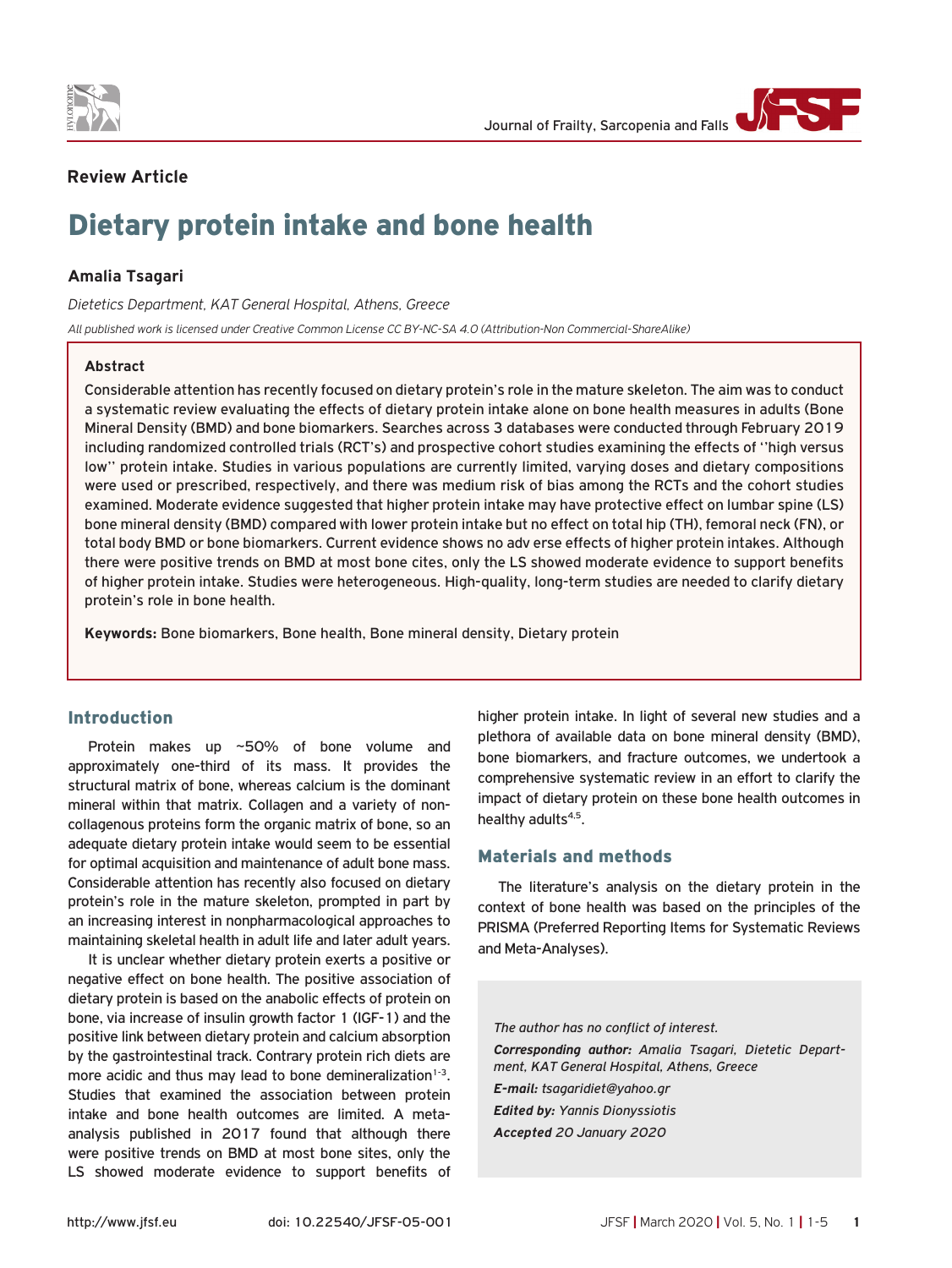#### *Data sources and searches*

Three databases were searched (Medline, Cochrane Central Register of Controlled Trials and EMBASE). The searches were limited to the English language and human studies that examined the relations of protein intake (food or supplement sources) on bone health outcomes of interest.

We included all interventions trials and prospective cohort studies in healthy adults aged >18 years that examined the relations between varying doses of protein intake from any source and bone health outcomes. Any study with an intervention duration <6 months was excluded, and the bone health biomarkers of interest were limited to osteocalcin and collagen type 1 cross-linked C-terminal telopeptide (CTC) as measures of bone formation and bone turnover, respectively. The review concentrated primarily on publications from the last 10 years, but also included highly regarded older publications.

Data extracted included the following: study characteristics, baseline population characteristics, background diet data, dietary assessment methods, intervention (for intervention studies only), cofounders and effect modifiers used in statistical analysis.

#### Results

#### *RCTs*

Several RCTs examined the effect of protein intake in BMD at different body sites in different populations.

#### *RCT's and BMD in lumbar spine*

One RCT performed in 424 overweight and obese participants adults on a weight loss effort in 2015 prescribed dietary composition changes of increasing protein intake so as to reach 25% of total energy from protein/d, whereas the control group's diet consisted of 15% of total energy from protein/d and examined LS, TH, FN BMD changes in 24 months. Two-year changes in BMD were 0.005 (P=.04),  $-0.014$  (P<.001), and  $-0.014$  g/cm<sup>2</sup> (P<.001), at the spine, TH, and FN, respectively<sup>6</sup>.

Another RCT performed in overweight middle-aged subjects (n=130, 59 males) in 2008 on a weight loss effort prescribed 1.4 g protein/ kg of body weight/d and 3 daily servings of dairy/day, whereas the lower-protein group's intervention consisted of 0.8 g protein /kg of body weight/d with 2 daily servings of dairy and examined LS, TH, TB BMD changes in 12 months. At 12 mo, high pro group BMD's was higher by 1.6% (0.3-3.0%) at TB, 2.1% (0.6-3.7%) at LS, and 1.4% (0.2-2.5%) at TH compared with the low protein group's BMD7.

Another RCT in 323 overweight post-menopausal women in 2013 prescribed a diet plan with >90 g protein/d (High-Protein HP) whereas the control group's diet plan consisted of <80 g protein/d (High-Normal Protein HPN) and examined FN, LS, TH BMD, CTX and OC changes in 24 mths. ANCOVA showed no effect of the HP or HNP diet (P>0.05

for diet and diet-time interactions). A diet-by-time analysis showed that the HNP diet increased C-terminal telopeptide and osteocalcin (P≤0.001 for each) despite hypercalciuria (P=0.029)8.

Another RCT performed in 208 older women and men with a body mass index between 19 and 32 kg/m  $^2$  and a self-reported protein intake between 0.6 and 1.0 g/ kg participated in the study. adults in 2015 were asked to incorporate either a 45-g whey protein or isocaloric maltodextrin supplement into their usual diet for 18 months and examined LS, TH, FN BMD, OC and CTX changes in 18 mths. There were no significant differences between groups for changes in L-spine BMD (primary outcome) or the other skeletal sites of interest. C-terminal telopeptide (P=.0414) was also higher in the protein group at the end of the study period<sup>9</sup>.

An RCT performed in 82 healthy men in 2009 supplemented the intervention group with 13,2 gr milkbased protein and examined FN, LS and TH BMD changes in 12 mths. There were no main effects of fortified milk at any skeletal site<sup>10</sup>.

Another RCT performed in patients >60 yrs with a recent hip fracture in 1998 prescribed 20gr of milk powder 5 d/wk and examined FN, LS and TB BMD, and OC changes in 12 mths. Compared with controls, patients who received protein supplements had an attenuation of the decrease in proximal femur bone mineral density (-2.29% +/- 0.75% and -4.71% +/- 0.77% at 12 months; difference, 2.42 percentage points [CI, 0.26 to 4.59 percentage points];  $P=0.029$ <sup>11</sup>.

Another study performed in healthy overweight/obese post menopausal women in 2011 consisted of increasing protein intake so as to reach 30% of total energy from protein/d whereas the lower-protein group's diet consisted of 18% of total energy from protein/d, and examined FN, LS, TH, TB BMD and OC changes in 12 mths. HP compared with NP diet attenuated loss of BMD at the ultradistal radius, lumbar spine, and total hip and trabecular volumetric BMD and bone mineral content of the tibia. This is consistent with the higher final values of IGF-1 and IGFBP-3 and lower bone-resorption marker (deoxypyridinoline) in the HP group than in the NP group (p<.05). These data show that a higher dietary protein during weight reduction increases serum IGF-1 and attenuates total and trabecular bone loss at certain sites in postmenopausal women<sup>12</sup>.

Overall a higher protein intake may cause less LS BMD loss than lower protein intake in older adults. Three RCTs (2 in older men and 1 in postmenopausal women) found this effect, whereas 4 (2 in healthy adults, 1 in postmenopausal women, and 1 in older adults with current hip fracture) found that protein intake had no significant effect on LS BMD. Studies in various populations are currently limited, varying doses and dietary compositions were used or prescribed, respectively, and there was medium risk of bias among the RCTs.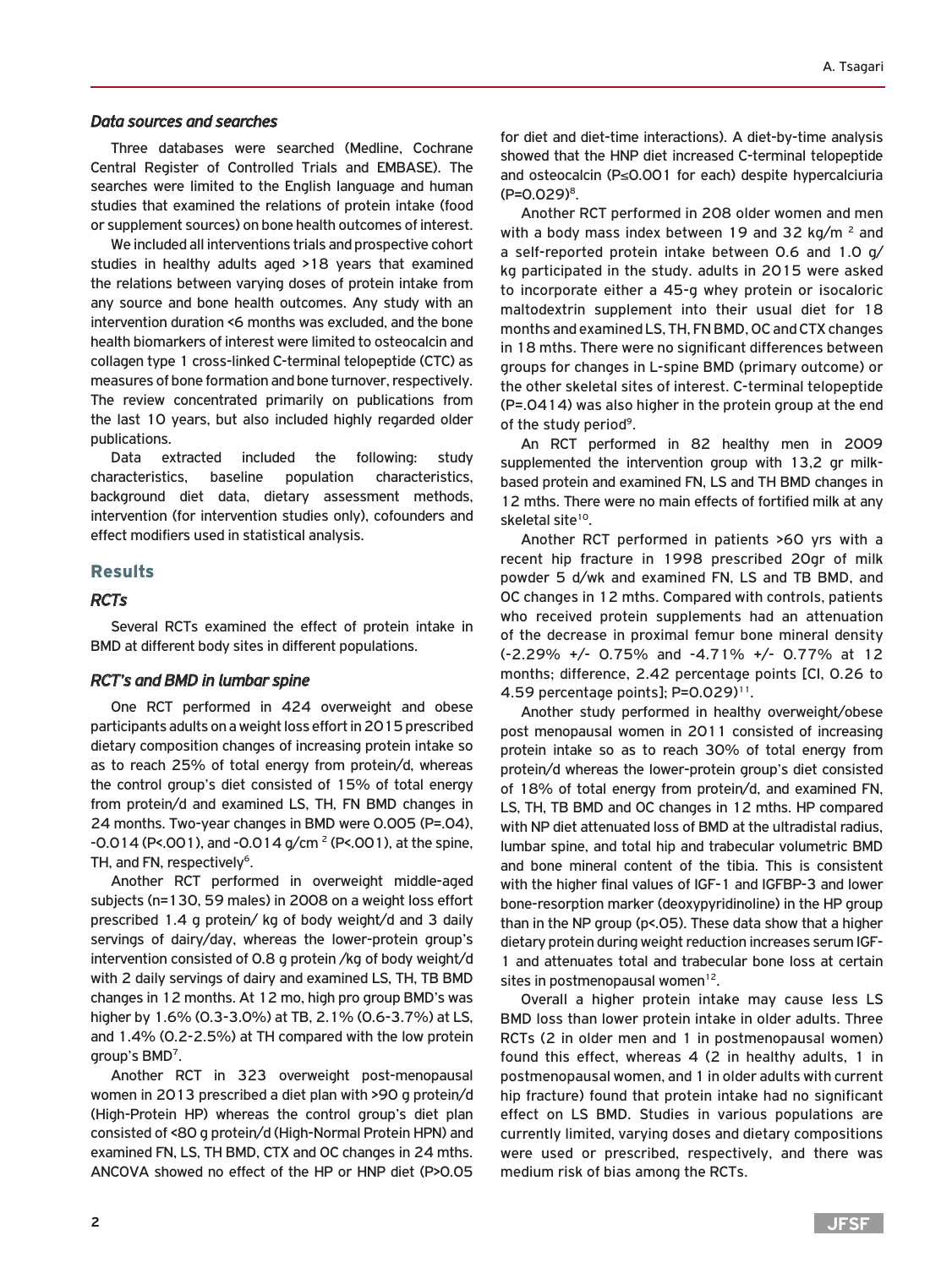#### *RCT's and BMD in femoral neck*

A study performed in healthy post menopausal women in 2011 consisting of supplementing the intervention's daily menu with 30 gr of protein (skim milk and whey protein isolate) in comparison with the placebo group that received plain skim milk (2,1 gr protein) and examined FN and TH BMD changes in 24 mths. Quantitative computed tomographic (QCT) hip volumetric bone mineral density (vBMD) and a femoral neck engineering strength analysis were undertaken at baseline and at 2 years. There was a significant decrease in hip DXA aBMD and QCT vBMD over 2 years with no betweengroup differences $13$ .

Another RCT performed in lean, post-menopausal patients with recent femoral neck fracture in 2007 supplementing the intervention's group diet with an oral nutritional supplement containing 20 gr of milk-based protein examined TB, FN BMD and OC and CTX. The analyses showed an increase in total body BMD at 6 and 12 months in patients who received protein-rich supplementation. Osteocalcin increased in all groups while no significant changes were found for CTX14.

Protein intake amount does not affect FN BMD loss. Although RCTs overall did not find protein intake to significantly affect FN BMD in various populations, studies in each population are limited, varying doses were used, and there was medium risk of bias.

#### *RCT's and BMD in total hip*

A study performed in 2014 in 79 hip fracture patients with a recent hip fracture, without severe cognitive impairment were randomized to treatment with bisphosphonates (risedronate 35 mg weekly) for 12 months (B; n=28), treatment with bisphosphonates along with nutritional supplementation (40 g protein, 600 kcal daily) for the first 6 months (BN; n=26), or to controls (C; n=25). All participants received calcium (1,000 mg) and vitamin D3 (800 IU) daily. Analysis of complete cases (70/79 at 6 months and 67/79 at 12 months) showed an increase in total hip BMD of 0.7% in the BN group, whereas the B and C groups lost 1.1% and 2.4% of BMD, respectively, between baseline and 6 months (P=0.071, between groups). There was no change in total body BMD between baseline and 12 months in the BN group, whereas the B group and C group both lost BMD, with C losing more than B (P=0.009)<sup>15</sup>.

Protein intake amount does not affect TH BMD loss. Most of the RCTs did not find protein intake to significantly affect TH BMD in various populations, and only 2 studies found a difference. Studies in each population are also limited, varying doses were used, and there was medium risk of bias.

#### *RCT's and BMD in total body*

Another RCT performed in healthy overweight/obese adults in 2010 consisted of diet plans to achieve weight loss based on 500 kcal deficit of participant's estimated resting metabolic rate and in the intervention group the diet plan consisted of 2,2 gr of protein/kg of body weight/day, whereas the intervention group received diet plans consisted of 1,1 gr of protein/kg of body weight/ day and examined TB BMD changes in 13 mths. There was no significant change noted in bone mineral density by DEXA (HP 0.04±0.19 g/ cm<sup>2</sup>, p=0.210; SP -0.03 $\pm$ 0.17 g/cm<sup>2</sup>, p=0.320) in either group over one year<sup>16</sup>.

Higher protein intake may cause less TB BMD loss than lower protein intake. Two RCTs (1 in postmenopausal women with FN fractures and 1 in men) found this effect, whereas 3 (1 in postmenopausal women, 1 in adults with recent hip fracture, and 1 in adults) found that protein intake had no significant effect on TB BMD. Multiple studies in various populations are currently limited, varying doses and dietary compositions were used or prescribed, respectively, and there was medium ROB among the RCTs.

### Cohort studies

The prospective analysis published 2014 included 144,580 women aged 50-79 y at baseline in the Women Health Initiative (WHI) clinical trials (CTs) and observational study (OS) that recruited participants in 1993-1998 with follow-up through 2011. BMDs for total body, hip, and spine were measured at baseline and 3 and 6 y in 9062 women at 3 WHI clinics by using dual-energy X-ray absorptiometry. Protein intake was assessed via food-frequency questionnaire and calibrated by using biomarkers of energy and protein intakes. Each 20% increase in calibrated protein intake was associated with a significantly higher BMD for total body (mean 3-y change: 0.003 g/cm2; 95% CI: 0.001, 0.005  $q/cm^2$ ) and hip (mean 3-y change: 0.002  $q/cm^2$ ; 95% CI:  $0.001$ ,  $0.004$  g/cm<sup>2</sup>)<sup>17</sup>.

Associations between protein intake and change in BMD were examined in 342 healthy men and women (aged > or  $= 65$  y) who had completed a 3-y, randomized, placebocontrolled trial of calcium and vitamin D supplementation. Protein intake was assessed at the midpoint of the study with the use of a food-frequency questionnaire and BMD was assessed every 6 mo by dual-energy X-ray absorptiometry. The mean (+/-SD) protein intake of all subjects was 79.1 +/- 25.6 g/d and the mean total calcium intakes of the supplemented and placebo groups were 1346 +/- 358 and 871 +/- 413 mg/d, respectively. Higher protein intake was significantly associated with a favorable 3-y change in total-body BMD in the supplemented group (in a model containing terms for age, sex, weight, total energy intake, and dietary calcium intake) but not in the placebo group. The pattern of change in femoral neck BMD with increasing protein intake in the supplemented group was similar to that for the total body<sup>18</sup>.

The relation between baseline dietary protein and subsequent 4-year change in bone mineral density (BMD) for 391 women and 224 men from the population-based Framingham Osteoporosis Study was examined. BMD (g/  $cm<sup>2</sup>$ ) was assessed in 1988-1989 and in 1992-1993 at the femur, spine, and radius. Usual dietary protein intake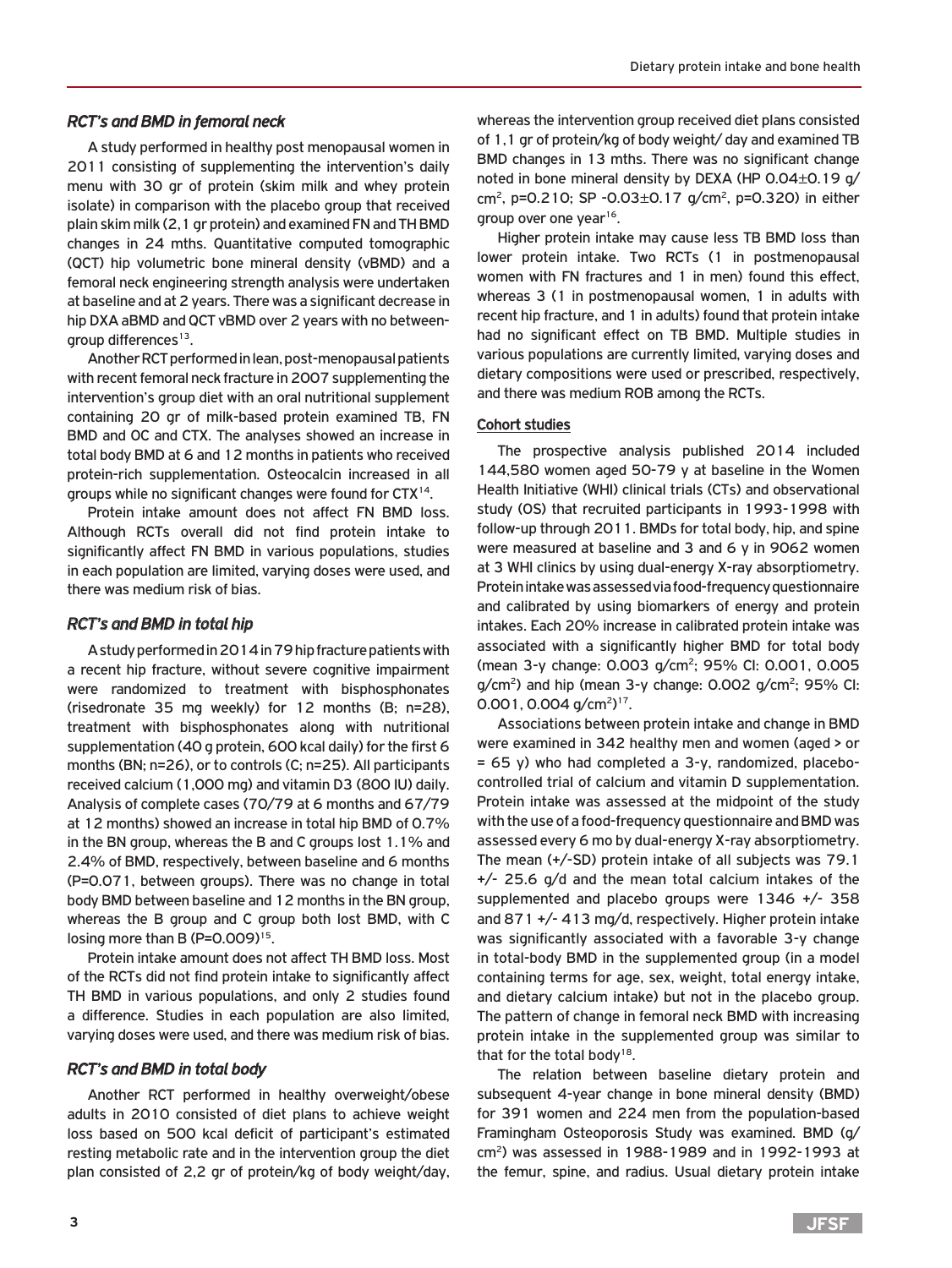was determined using a semiquantitative food frequency questionnaire (FFQ) and expressed as percent of energy from protein intake. BMD loss over 4 years was regressed on percent protein intake, simultaneously adjusting for other baseline factors: age, weight, height, weight change, total energy intake, smoking, alcohol intake, caffeine, physical activity, calcium intake, and, for women, current estrogen use. Mean protein intake was 68 g/day (+/-24.0; range, 14-175 g/day), and mean percent of energy from protein was 16% (+/-3.4; range, 7-30%). Lower protein intake was significantly related to bone loss at femoral and spine sites (p< or =0.04) with effects similar to 10 lb of weight. Persons in the lowest quartile of protein intake showed the greatest bone loss. Even after controlling for known confounders including weight loss, women and men with relatively lower protein intake had increased bone loss, suggesting that protein intake is important in maintaining bone or minimizing bone loss in elderly persons<sup>19</sup>.

In 2008 a 30-month study investigating bone change and its determinants in 438 perimenopausal Chinese women was published investigating change in bone mineral density and its determinants in Hong Kong Chinese perimenopausal women. Bone mass, body composition, lifestyle measurements were obtained at baseline and at 9-, 18- and 30-month follow-ups. Among different parameters soy protein intake was protective for total body BMC<sup>20</sup>.

The associations of total, animal, and vegetable protein with bone mineral density (BMD) were studied in a community-dwelling cohort of 572 women and 388 men aged 55-92 years (Rancho Bernardo, California). Protein intake was assessed by food frequency questionnaires in 1988-1992, and BMD, measured 4 years later. For every 15-g/day increase in animal protein intake, BMD increased by 0.016 g/cm<sup>2</sup> at the hip (p=0.005), 0.012 g/cm<sup>2</sup> at the femoral neck (p=0.02), 0.015  $g/cm^2$  at the spine (p=0.08), and  $0.010$  g/cm<sup>2</sup> for the total body ( $p=0.04$ ). Conversely, a negative association between vegetable protein and BMD was observed in both sexes<sup>21</sup>.

A longitudinal prospective study of up to 5 years on a convenience sample of 156 healthy college-aged women published in 2002 researched the bone mineral densities of the spine, forearm, and total body by dual- and singlephoton absorptiometry in association with estimates of nutrient intake by repeated 7-day diet diaries. The median gain in bone mass for the third decade of life, expressed as a percentage per decade, was 4.8% for the forearm, 5.9% for lumbar bone mineral content, 6.8% for lumbar bone mineral density, and 12.5% for total body bone mass (P<.0001 in all cases). The rate of gain in bone density of the spine was negatively correlated with age and positively correlated with calcium/protein intake ratio (multiple  $r=.31; P=.004$ )<sup>22</sup>.

At the Framingham Offspring Study, in 1280 men and 1639 women, the association of percentage of total energy intake from protein (protein intake %) with bone mineral density (BMD,  $q/cm^2$ ) and bone loss at the femoral neck,

trochanter and lumbar spine (L2-L4) and (ii) Ca as an effect modifier was investigated. In the cross-sectional analyses, protein intake % was positively associated with all BMD sites (P range: 0·02-0·04) in women but not in men. Significant interactions were observed with total Ca intake (<800 mg/d v. ≥800 mg/d) in women at all bone sites (P range: 0·002- 0·02). Upon stratification, protein intake % was positively associated with all BMD sites (P range: 0·04-0·10) in women with low Ca intakes but not in those with high Ca intakes. In the longitudinal analyses, in men, higher protein intake % was associated with more bone loss at the trochanter (P= 0·01) while no associations were seen in women, regardless of Ca intake $^{23}$ .

Cohort studies overall did not support this association between higher protein intake and LS BMD loss, although there may be risk of bias because of loss to follow-up or because it is unclear if they had adequate sample size and power to detect an association. Two cohort studies also found no association between protein intake and TH BMD loss, although it is important to note that the number of cohort studies included were limited with medium risk of bias. Some cohort studies found no association between higher protein intake and BMD loss, although 2 in older adults reported high protein intake to be associated with less BMD loss. Cohort studies overall supported this association between higher protein intake and less TB BMD loss.

## Discussion / Conclusion

Based on the current research presented, there may be little benefit of increasing protein intake for bone health in healthy adults with an adequate protein intake but there is clearly no indication of any detrimental effect. A large number of the presented research had as primary aim weight loss and moreover showed protein intakes that meet protein intake recommendations. Results of the analysis could differ if persons with a low protein intake (<0,8 gr protein/day) were included. The opposing anabolic (uptake of calcium by the gut, impact on IGF-1) and catabolic actions of dietary protein (increase of acidic load of diet) may cancel each other out to some extent.

## *References*

- 1. Cao, JJ, Johnson, LK and Hunt, JR. A diet high in meat protein and potential renal acid load increases fractional calcium absorption and urinary calcium excretion without affecting markers of bone resorption or formation in postmenopausal women. J Nutr 2011;141:391-7.
- 2. Amett, TR and Dempster, DW. Effect of pH on bone resprtion by rat osteoclasts in vitro. Endocrinology 1986;119:119-124.
- 3. Mangano, KM, et al. Dietary acid load is associated with lower bone mineral density in men with low intake of dietary calcium. J Bone Mineral Research 2014;29:500-506.
- 4. Darling, AL, et al. Dietary protein and bone health across the lifecourse: an updated systematic review and meta-analysis over 40 years. Osteoporosis International 2018;30(4):741-761.
- 5. Shams-White, MM, et al. Dietary protein and bone health: a